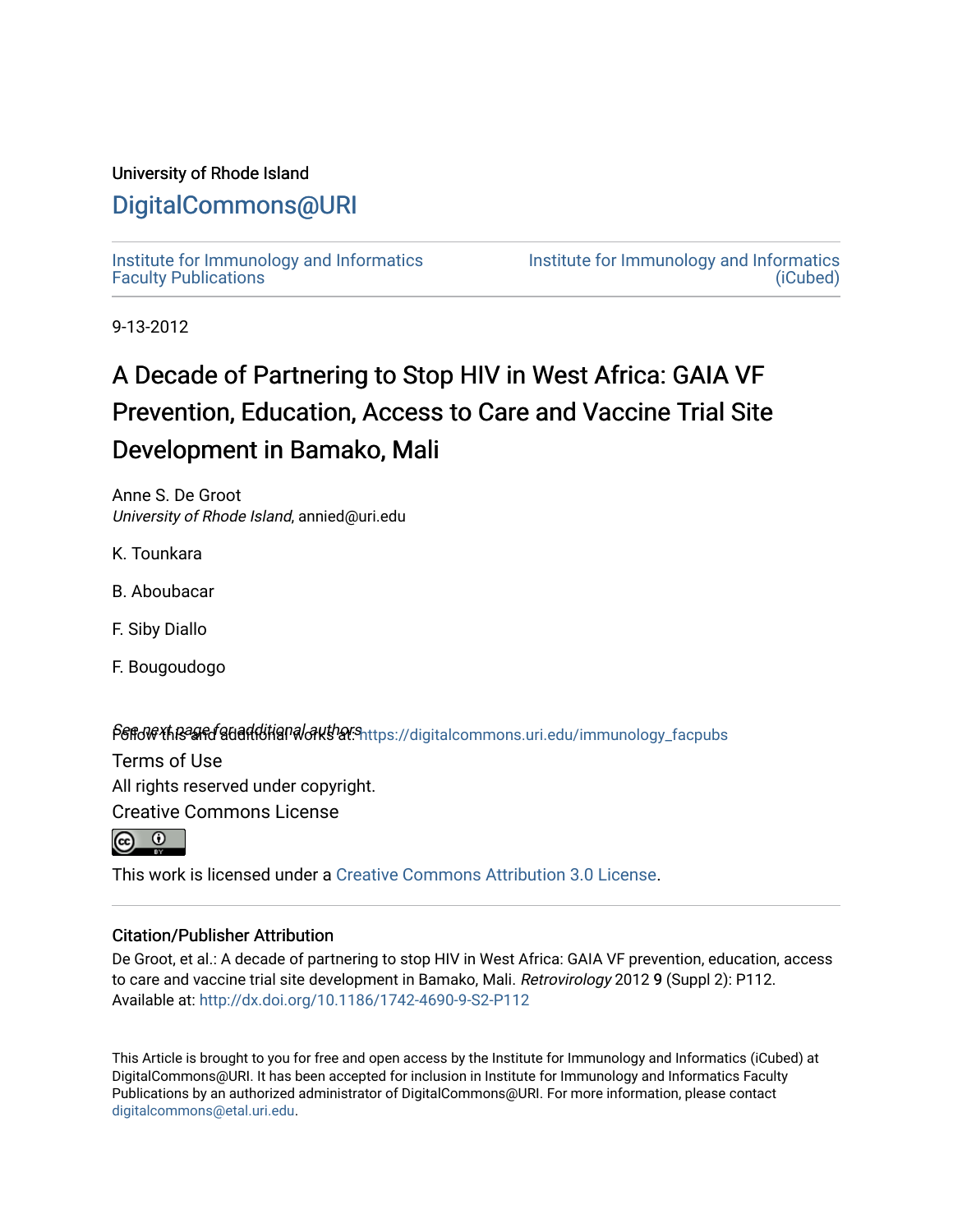### Authors

Anne S. De Groot, K. Tounkara, B. Aboubacar, F. Siby Diallo, F. Bougoudogo, O. Koita, O. Koita, S. Dao, S. Diallo, Y. Traoré, L. Diarra, L. Diarra, G. Diarra, Y. Koné, R. Mali, and L. Steven